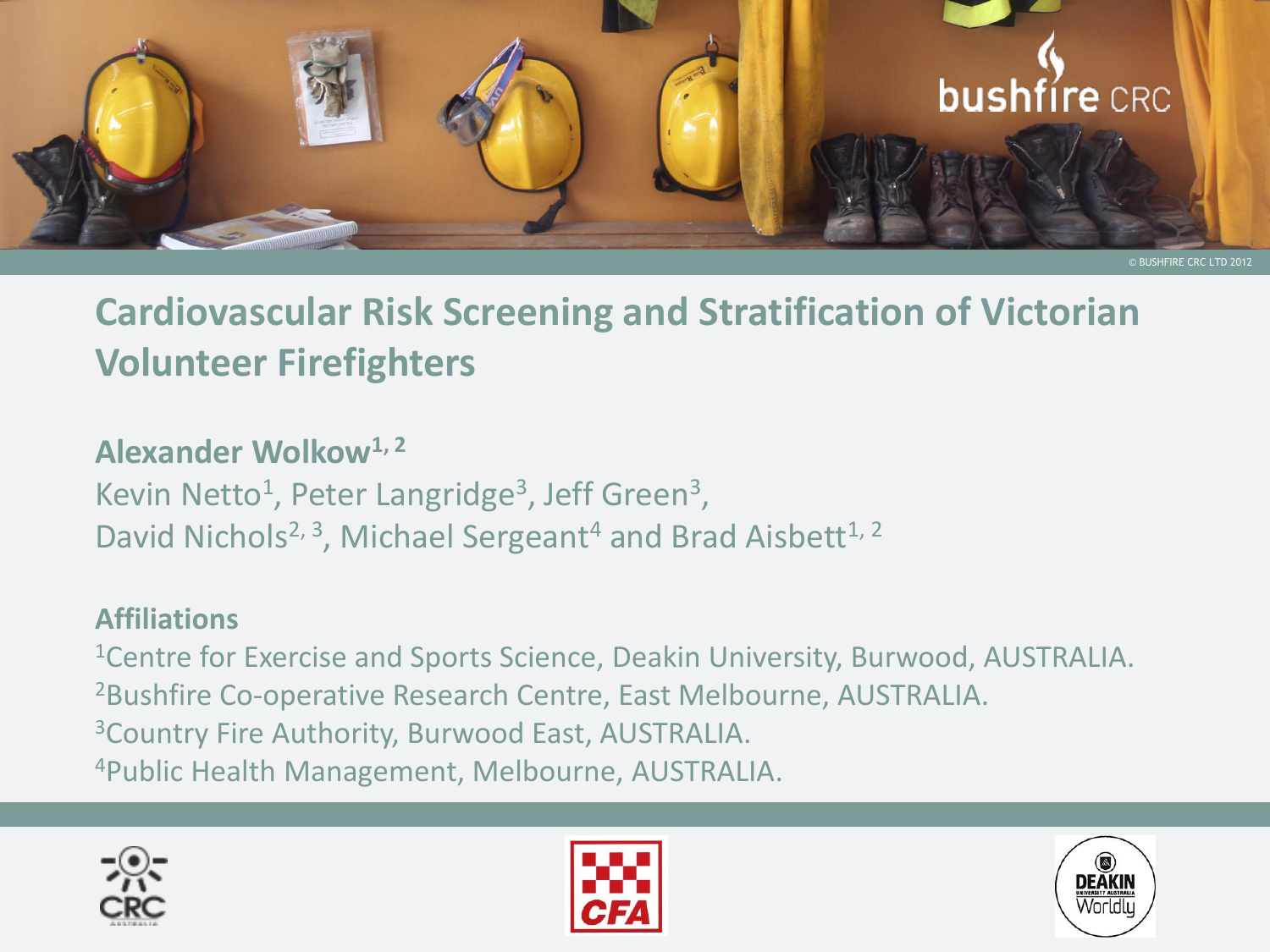## **Cardiovascular Disease (CVD)**

bush

CVD is the leading cause of death and disability worldwide (WHO 2005;AIHW 2006)

CVD affects the heart and blood vessels (AIHW 2008;Nieman 2007)

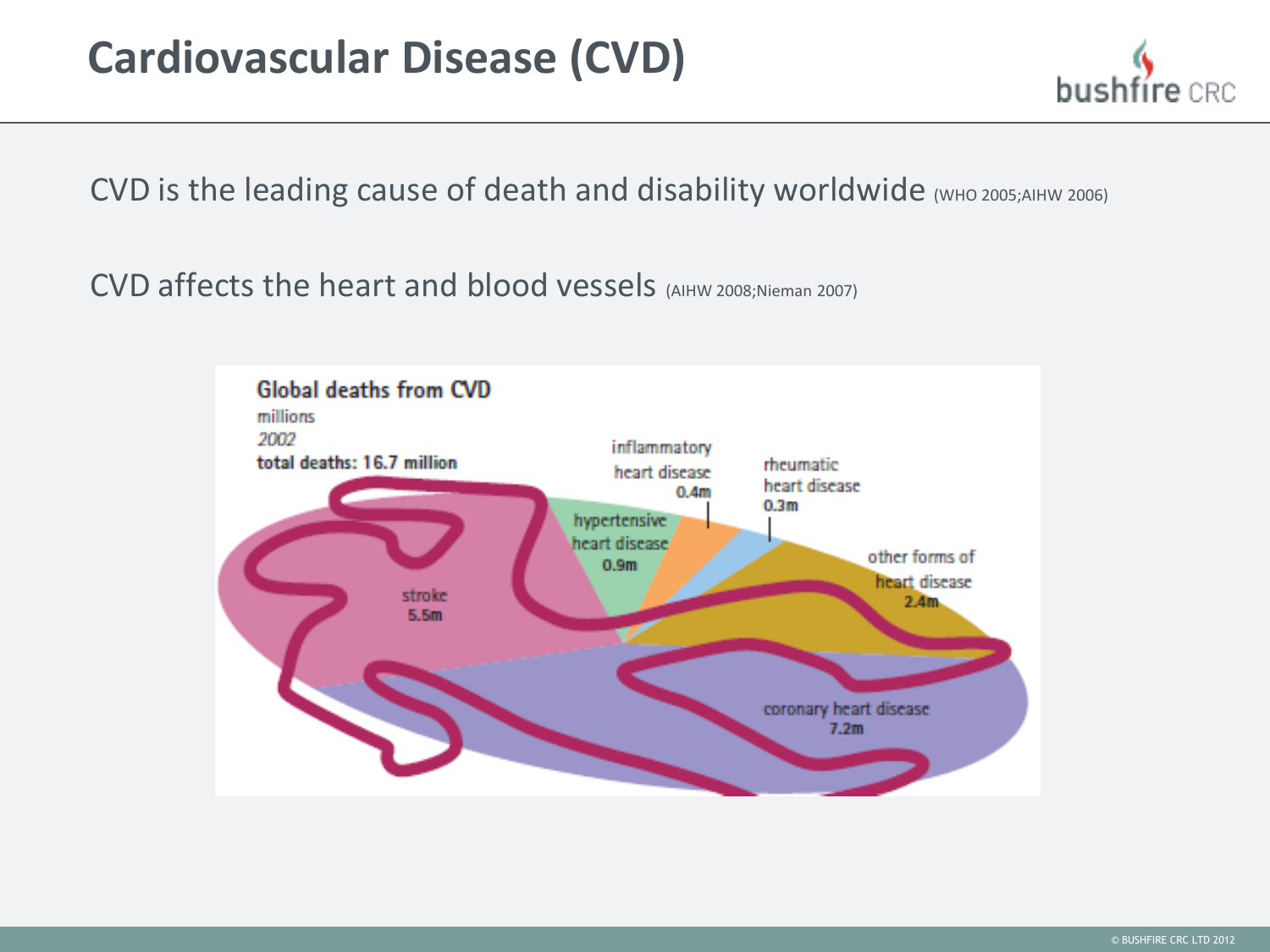## **CVD Risk Factors**

| bushfire CRC |  |
|--------------|--|

| <b>Positive Risk Factors</b>    | <b>Risk Factor Classification</b>                                                                                                                                        |  |
|---------------------------------|--------------------------------------------------------------------------------------------------------------------------------------------------------------------------|--|
| Age                             | Men ≥ 45 years; Women ≥ 55 years                                                                                                                                         |  |
| Family History of CVD           | Myocardial infarction, coronary revascularization, or sudden death before 55 yr of age in father or other male                                                           |  |
|                                 | first-degree relative, or before 65 yr of age in mother or other female first-degree relative                                                                            |  |
| Hypertension                    | SBP $\ge$ 140 mm Hg and/or DBP $\ge$ 90 mm Hg confirmed on at least two separate occasions or taking                                                                     |  |
|                                 | antihypertensive medication                                                                                                                                              |  |
| Dyslipidemia                    | LDL-C $\geq$ 3.37 mmol·L <sup>-1</sup> (130 mg·dL <sup>-1</sup> ) or HDL-C < 1.04 mmol·L <sup>-1</sup> (40 mg·dL <sup>-1</sup> ) or on lipid-lowering medication         |  |
| <b>Impaired Fasting Glucose</b> | Fasting blood glucose $\geq$ 5.50 mmol $\cdot$ L <sup>-1</sup> (100 mg·dL <sup>-1</sup> ) but < 6.93 mmol·L <sup>-1</sup> (126 mg·dL <sup>-1</sup> ) or Impaired glucose |  |
| (Diabetes)                      | tolerance (i.e. two hour values in oral glucose tolerance test $\geq$ 7.70 mmol·L <sup>-1</sup> but < 11.0 mmol·L <sup>-1</sup> ) confirmed on                           |  |
|                                 | at least two separate occasions                                                                                                                                          |  |
| Obesity                         | BMI $\geq$ 30 kg·m <sup>-2</sup> or WC > 102 cm (40 inches) for men and > 88.0 cm (35 inches) for women                                                                  |  |
| Exercise/Sedentary Lifestyle    | Not participating in at least 30 min of moderate intensity (40%-60% VO <sub>2</sub> R) physical activity on at least three days                                          |  |
|                                 | of the week for at least three months                                                                                                                                    |  |
| Smoking                         | Current cigarette smoker or has quit in the last six months                                                                                                              |  |
| <b>Negative Risk Factors</b>    | <b>Risk Factor Classification Criteria</b>                                                                                                                               |  |
| High HDL-C                      | HDL-C $\geq$ 1.55 mmol $\cdot$ L <sup>-1</sup> (60mg $\cdot$ dL <sup>-1</sup> )                                                                                          |  |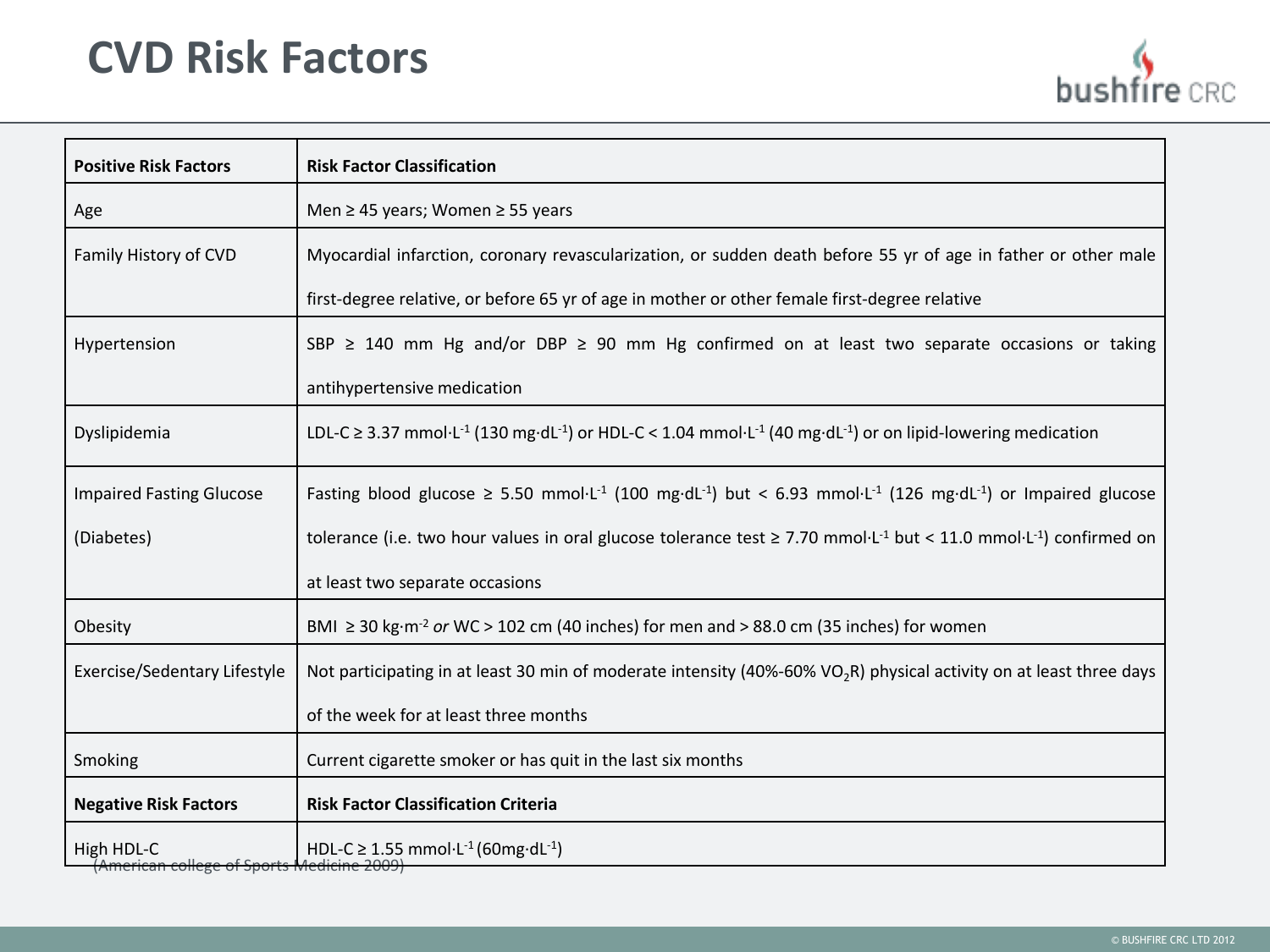# **Cardiovascular Disease (CVD) and Firefighters**

- CVD related deaths are the leading cause of on-duty death among firefighters in USA (50%) (Fahy et al. 2012; Kales et al. 2007)
- CVD related deaths occur among individuals with  $\uparrow$  prevalence of CVD risk factors (Kales et al. 2007)
- Intense physical work in potentially hazardous environments
- Significant strain on the cardiovascular system



Intense work + Hazardous environment + CVD risk factors = Cardiac events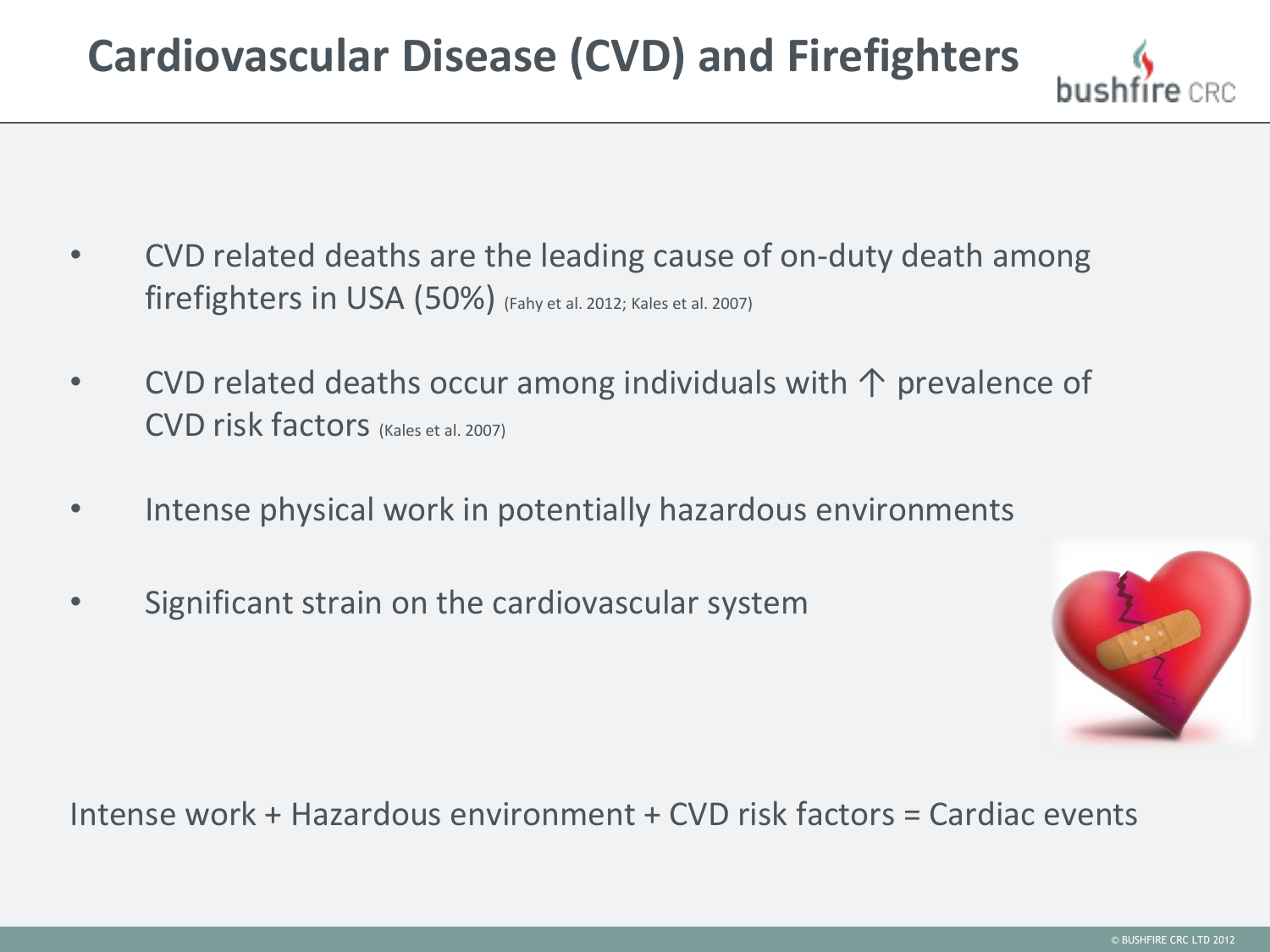No national CVD-related mortality data

Country Fire Authority (CFA) volunteer firefighters

- Similar prevalence of CVD risk factors to Australian population (Wolkow et al. In second review)
- Compared to overseas emergency services, CFA firefighters have a greater CVD risk (Wolkow et al. in second review)
- Volunteer and career firefighters share similar demands and on-duty CVD risks (Kales et al. 2007)
- May not be subject to same stringent health-related employment procedures as their paid counterparts



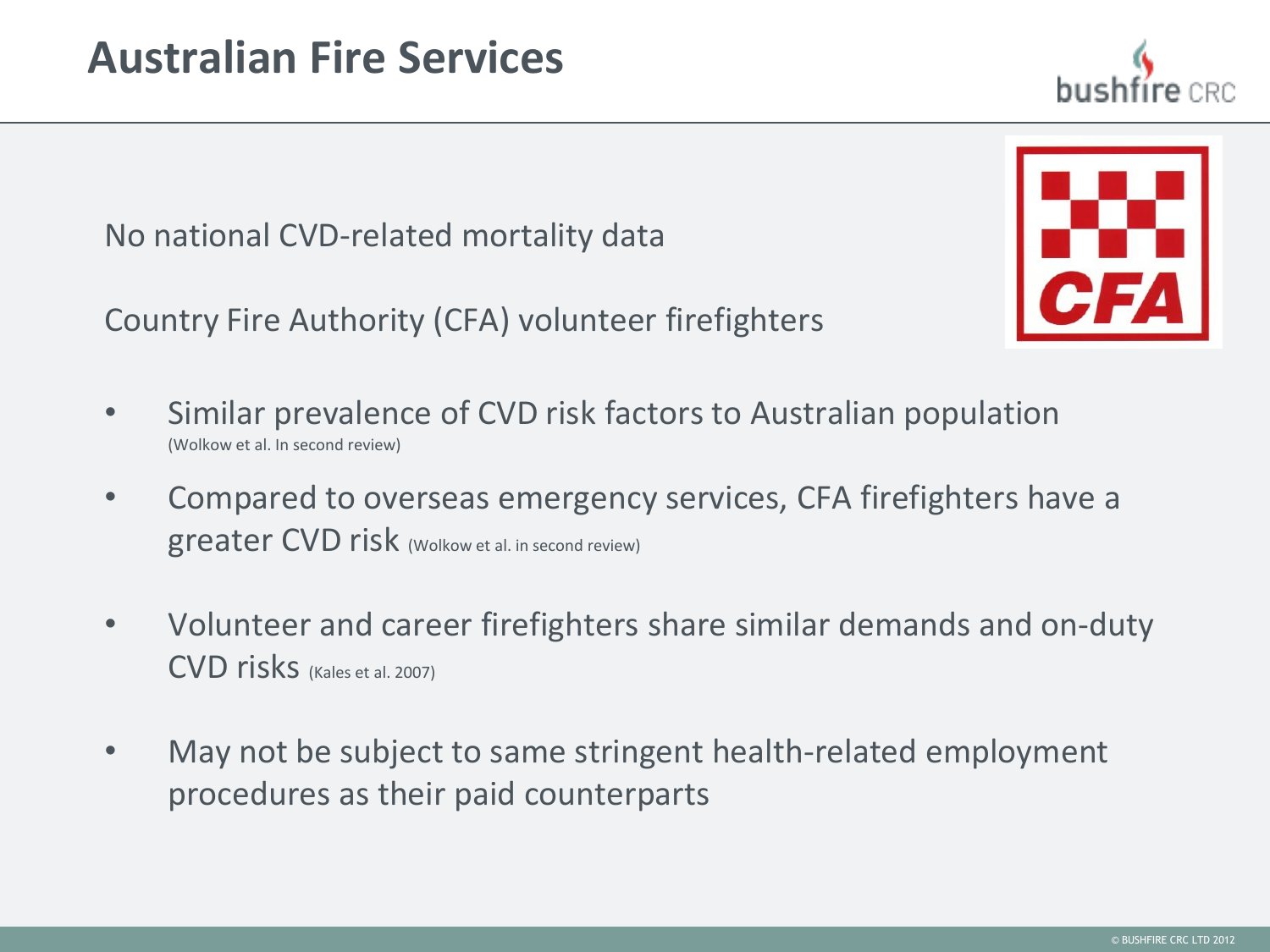Mandatory medical screening standards in USA based firefighting & emergency service agencies

CVD risk screening and stratification research

- Accurately identify emergency service personnel at high CVD risk (Gaetano et al. 2007)
- Rural volunteer firefighters & emergency medical service personnel  $(n = 315)$  (Gaetano et al. 2007)
- Soldiers  $(n = 76)$  (Foder et al. 1998)

Currently no mandatory risk screening standards for volunteer CFA firefighters

Without screening, volunteer firefighters with  $\uparrow$  CVD risk factors and ↑ risk of on-duty CVD-related events are less likely to be identified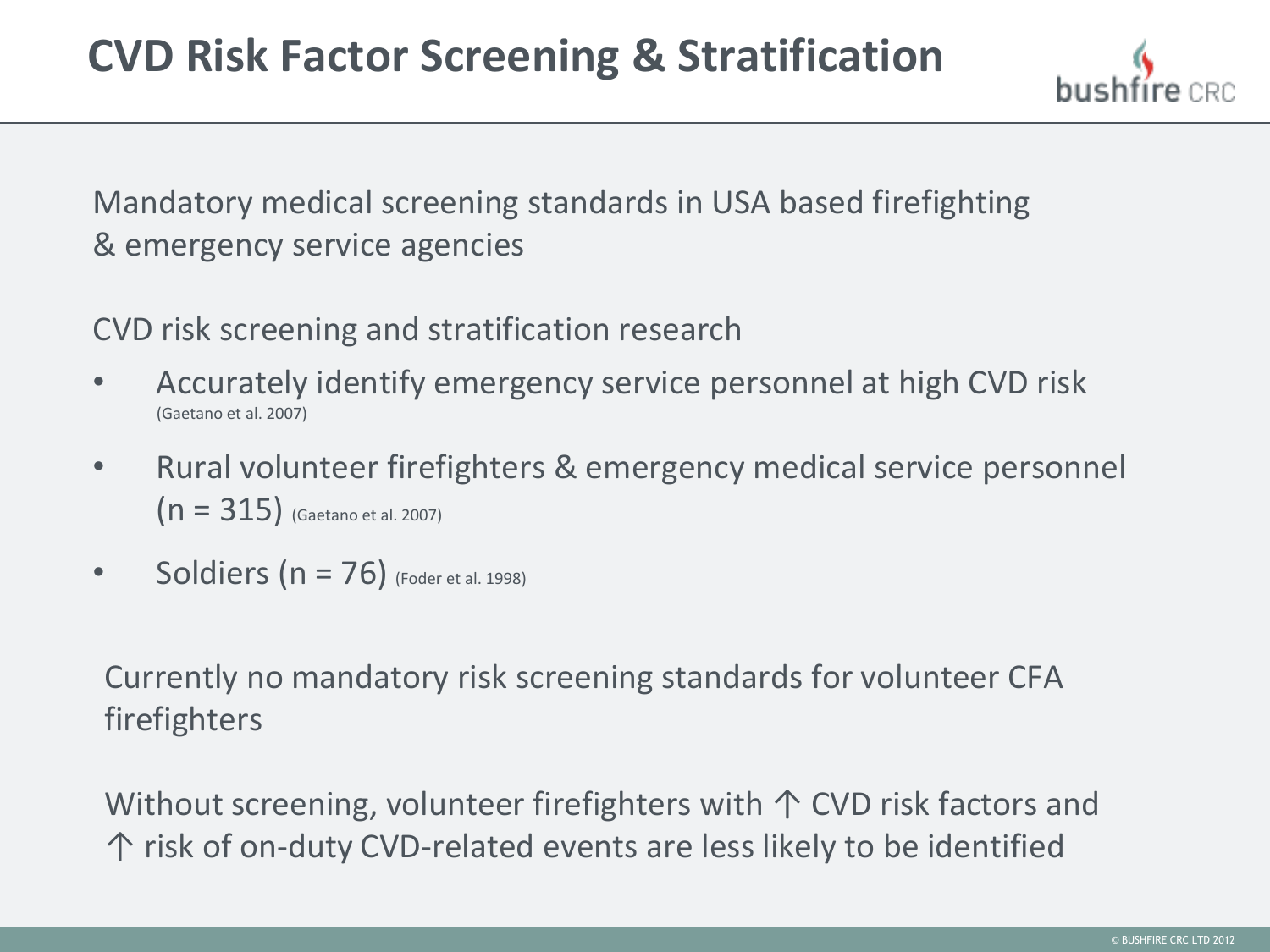## **CVD Risk Screening & Stratification Tools**

### Typical risk screening and stratification involves:

- **Questionnaires**
- Blood samples
- Blood pressure
- Body composition assessment
- Graded exercise task

### To be effective:

- Time and cost-efficient
- Suited for large scale application
- High level of accuracy
- Prevent false positive results
- Minimal financial costs

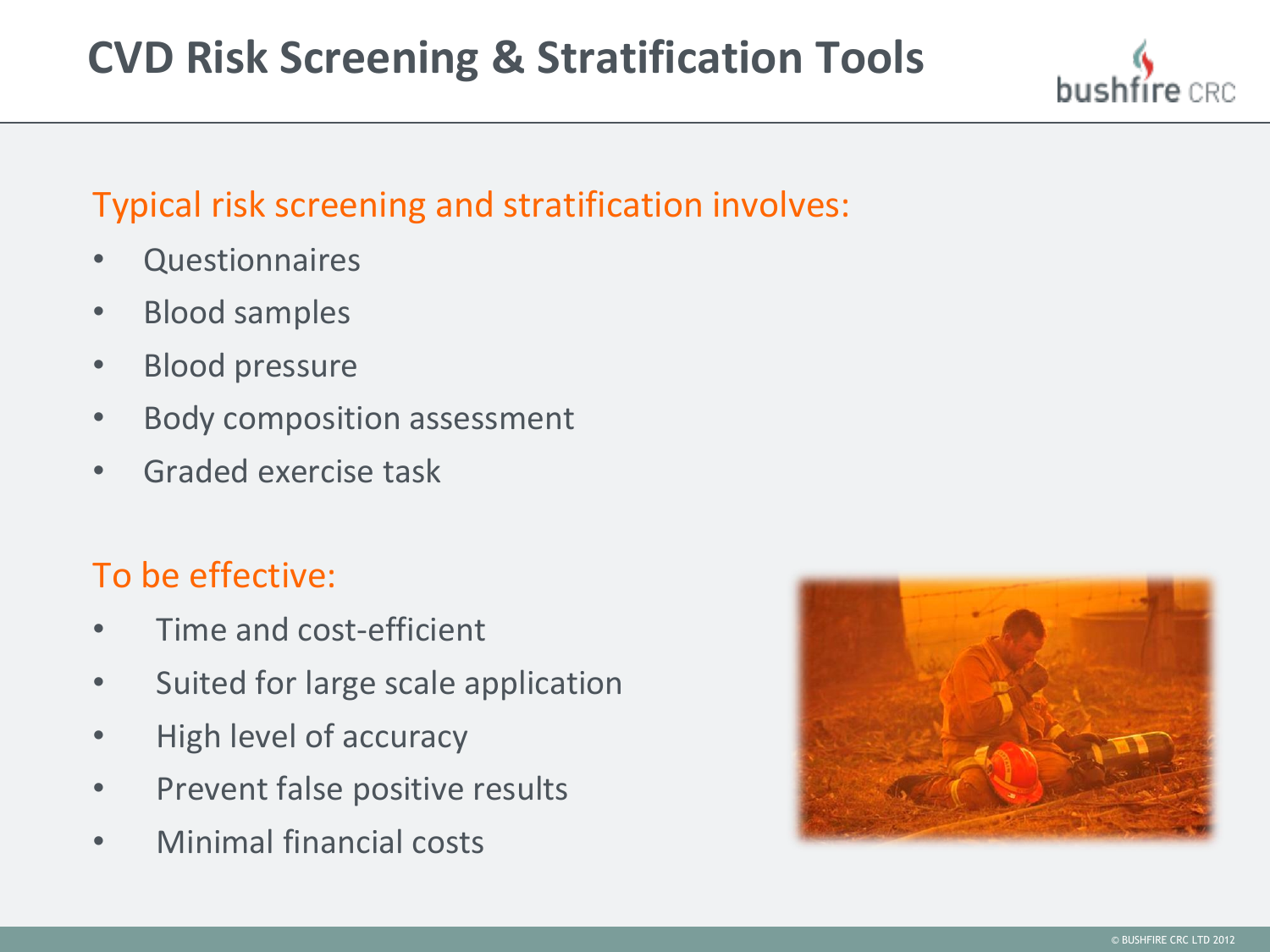### Implementing CVD risk screening in Firefighting:

- 'Moderate' to 'very-hard' physical activity intensity e.g. vigorous weightlifting and circuit training
- Firefighting and intense physical activity share similar CVD risks
- Pre-participation Fitness Screening Questionnaire appropriate e.g. the AHA/ACSM Health and Fitness Pre-participation Fitness Screening Questionnaire
	- Widely used and recognised for low to high-intensity exercise
	- CVD history, symptoms and risk factors  $\rightarrow$  Low, Moderate or High Risk
	- Uses evidence-based CVD risk factor guidelines
	- Time-efficient and easily applied to large populations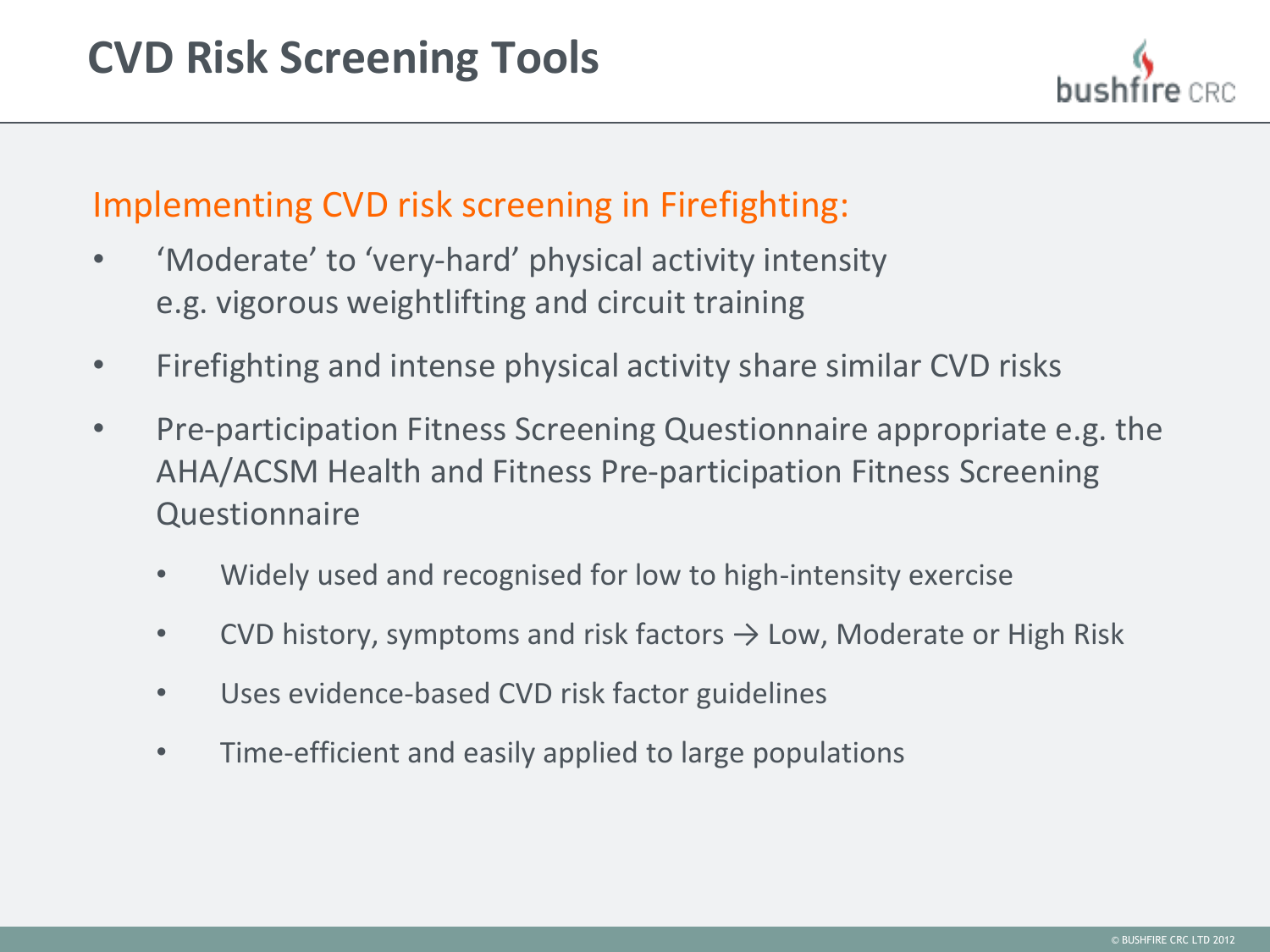

• To evaluate the consequences of applying a time and costefficient CVD risk screening tool to a volunteer firefighter population.

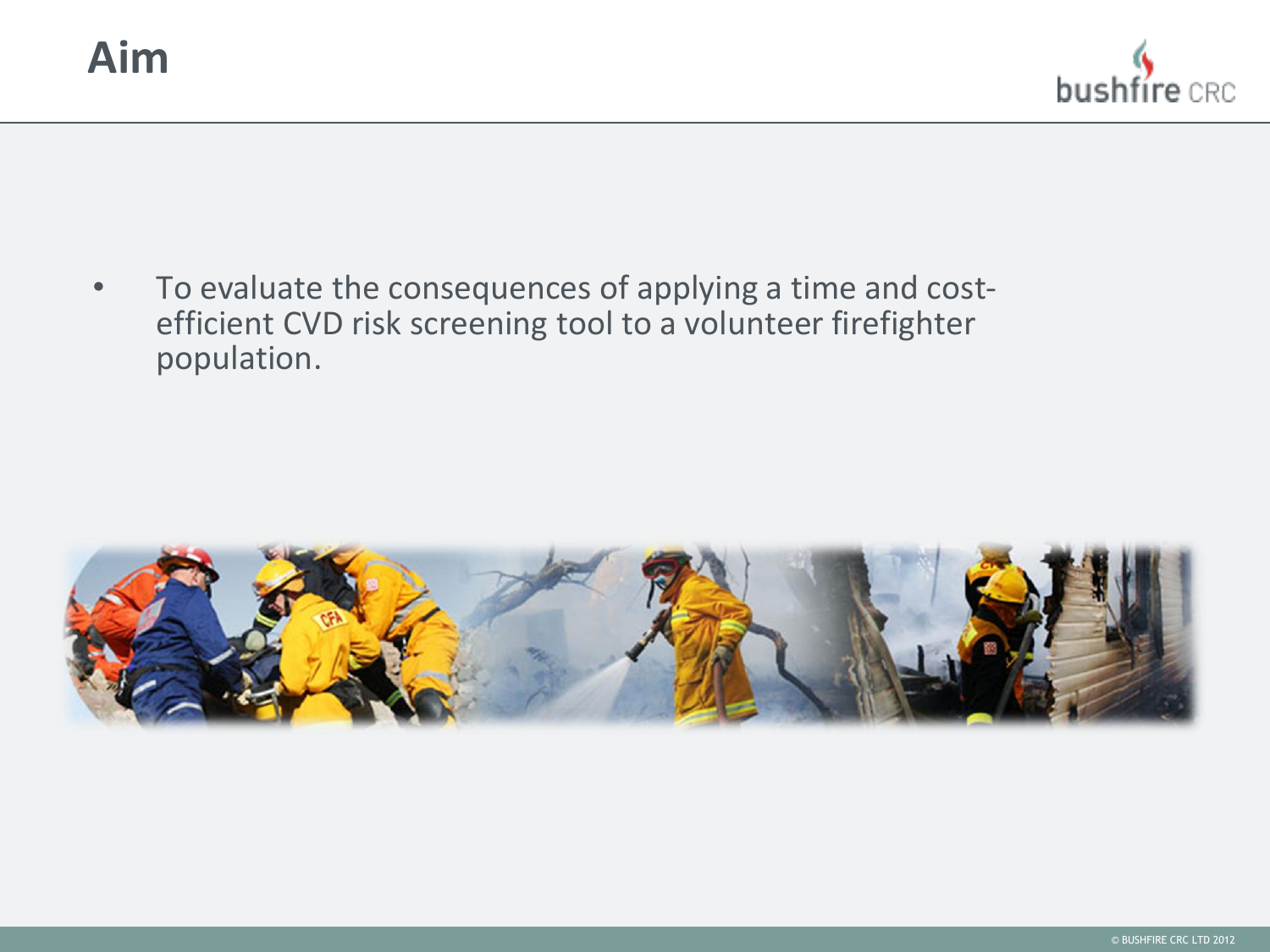## **Methods**

hushfíre

Major CVD risk factors collected from:

- n = 3777 CFA volunteer firefighters
	- 80% Males
	- 20% Females
- Between 18-75 years old
- Undergoing the Emergency Services Volunteer (ESV) Healthwatch health assessment program
- Data collection: Individual brigades and non-emergency firefighting events across Victoria (e.g. Rural and Urban firefighting games)





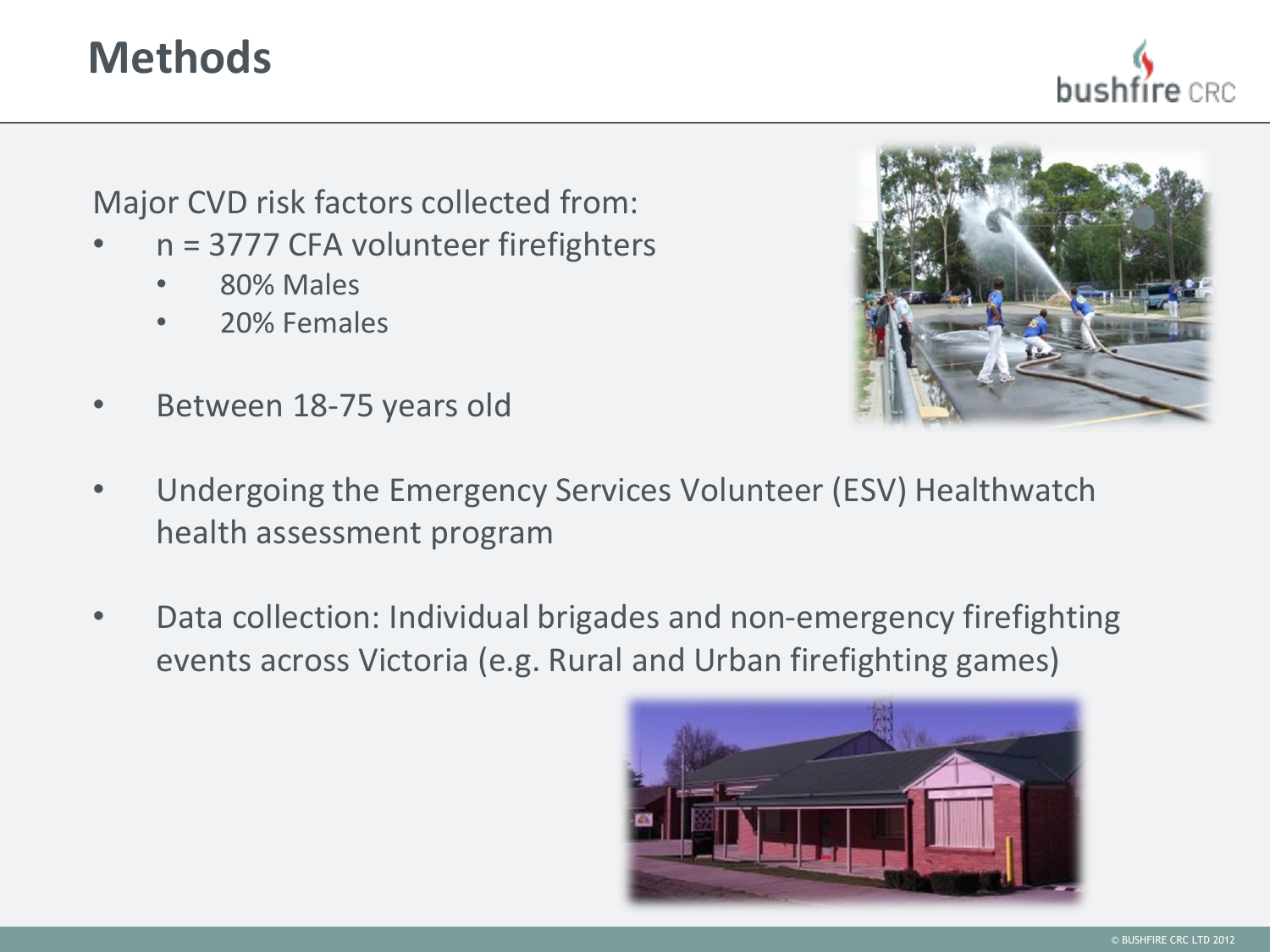## **Methods**

#### **Questionnaire**

Each participant completed an online questionnaire to assess the main CVD risk factors

#### Body composition

• Height, weight and waist circumference

Resting blood pressure (BP) measurement

Finger-prick blood sample

- Total cholesterol
- Low-density lipoprotein cholesterol
- High-density lipoprotein cholesterol
- **Triglyceride**
- Blood glucose



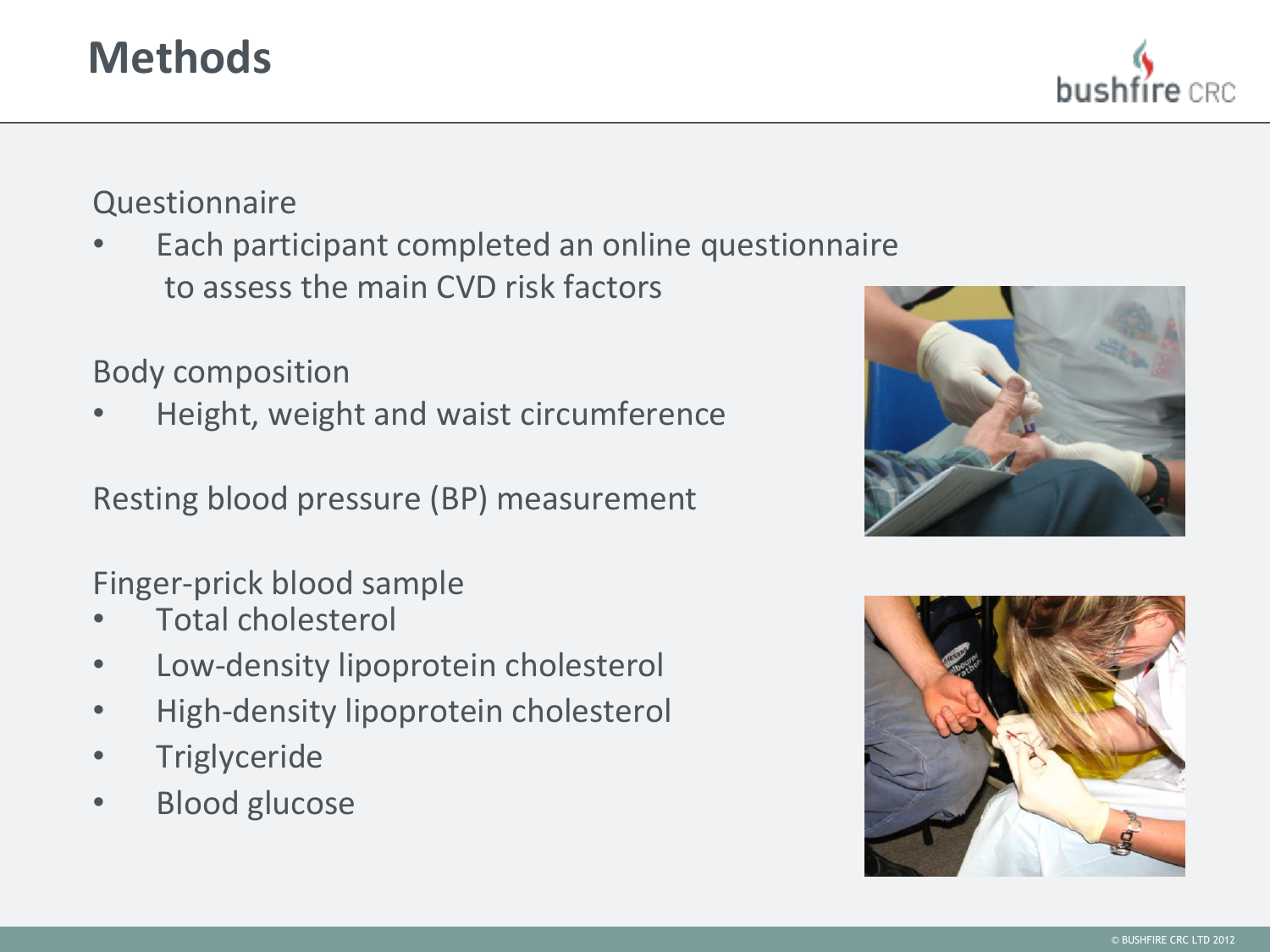

Risk factor data entered into AHA/ACSM pre-participation CVD risk stratification

Risk stratify individuals according to a certain level of CVD risk

### **Low Risk: ≤ 1 CVD risk factor**

• No medical clearance required

### **Moderate Risk: ≥ 2 CVD risk factors**

• Medical clearance + graded exercise test prior to high intensity exercise

### **High Risk: Diagnosed diabetes (type 1 or type 2)**

• Medical clearance recommended prior to low, moderate or high intensity exercise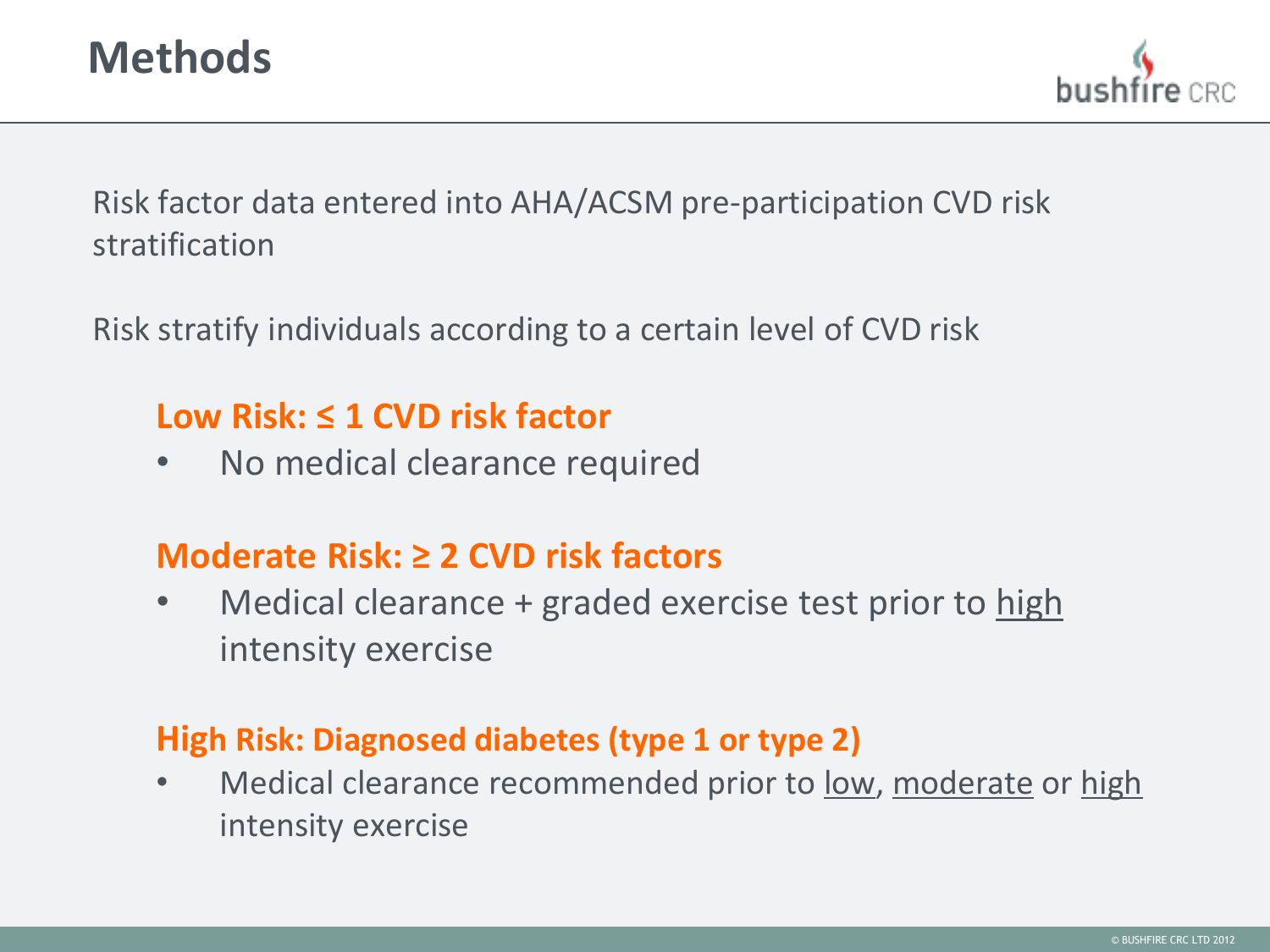### **Results**

bus

#### Demographic Results:

- Males:  $80\%$  (n = 3011); 46  $\pm$  15 yr
- Females: 20% (n = 766); 43  $\pm$  15 yr



Figure I. Percentage of CFA firefighters with low, moderate and high risk stratification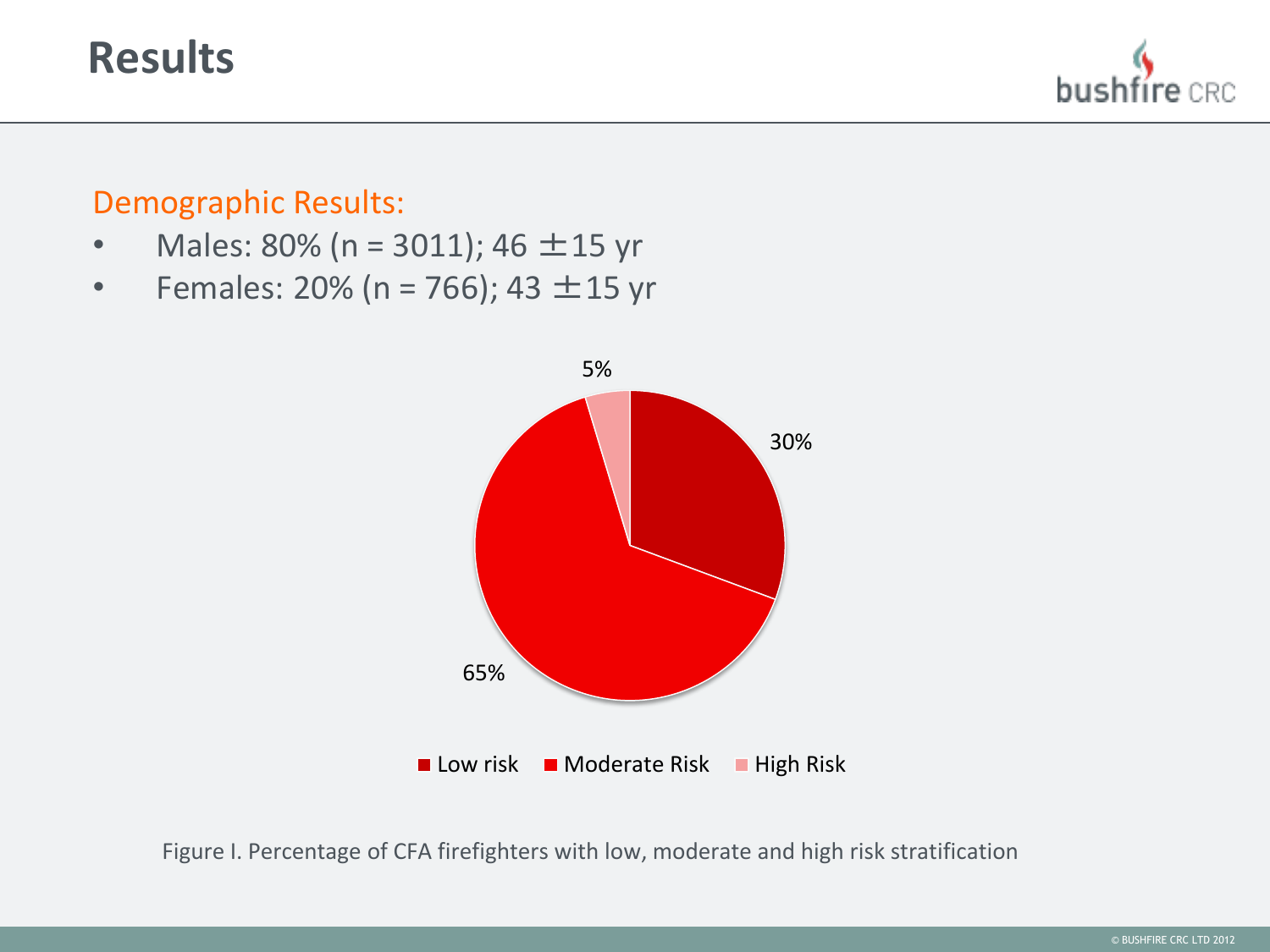## **Results**

busl





with low, moderate and high risk stratification with low, moderate and high risk stratification

Figure II. Percentage of female CFA firefighters Figure III. Percentage of male CFA firefighters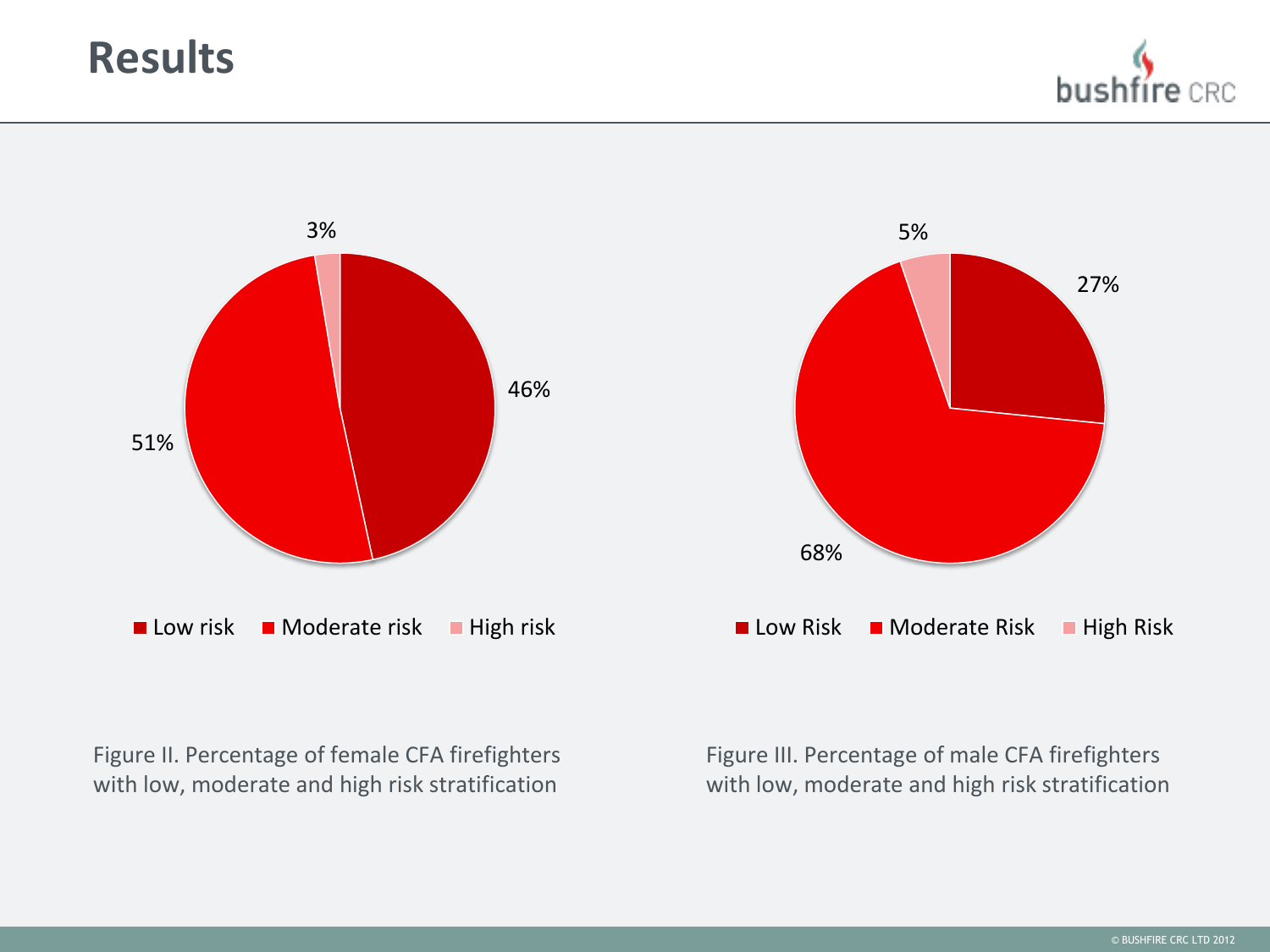- Large % of CFA firefighters stratified as moderate risk
- $\rightarrow$   $\uparrow$  risk of CVD related event during moderate to vigorous intensity activity
- % at moderate risk is higher than USA firefighting and emergency medical service personnel (Gaetano et al. 2007)
- Moderate and high risk personnel require medical examination + Graded exercise test (GXT)
	- Cost \$280 AUD per person
	- Skilled staff
	- Large financial cost to CFA / Australian Agencies ~\$45,500,000
	- Reduce volunteer firefighter numbers  $\rightarrow$  Reduce fire agency response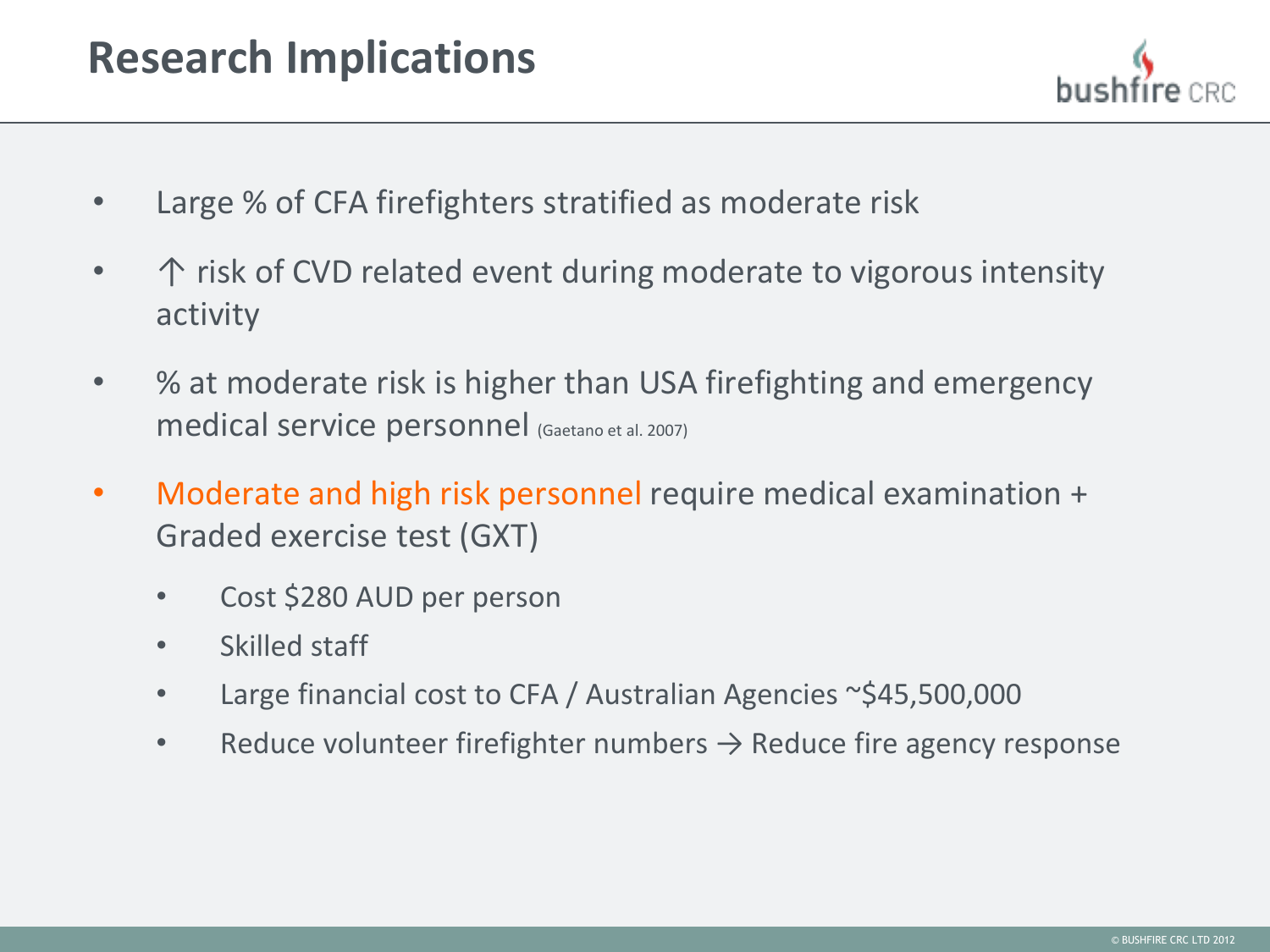### Points for consideration:

- Fire agencies should invest in screening and stratification for high risk personnel
- When recruiting, consider combining risk factor screening + Job-specific physical capacity tests
	- More comprehensive and accurate assessment
	- Reduce inappropriate exclusion of firefighters
- Possibility that the ACSM tool may not be the best screening and stratification method for this population
	- Places a large emphasis on any one risk factor
	- Ageing firefighting population
	- No distinction between individuals with two or nine risk factors
	- Potential financial and practical implications
	- Therefore, need to explore other screening options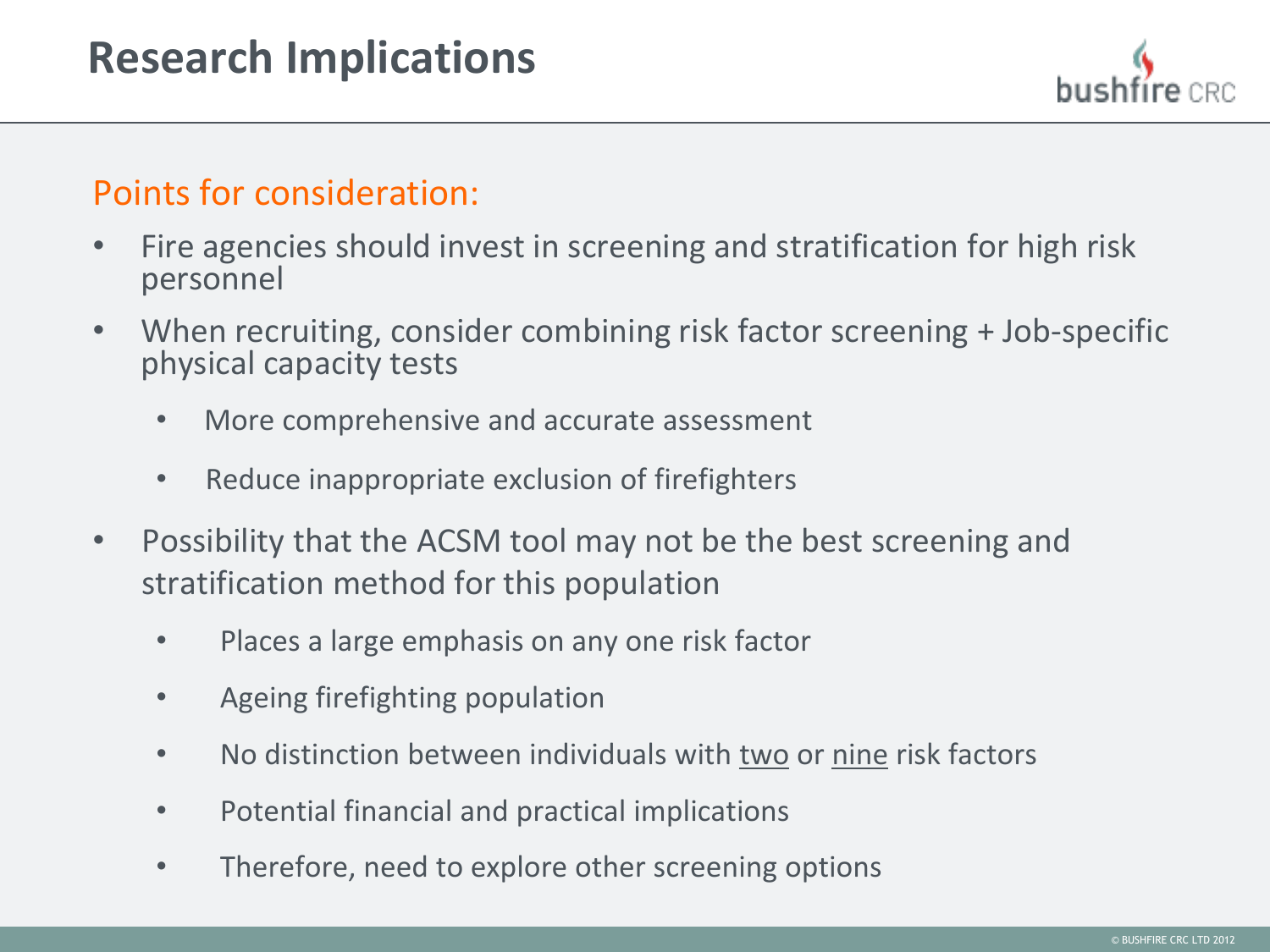#### Recommendations:

- Introduce agency wide health education
- Implement regular health monitoring of personnel
- Reducing the number of personnel at CVD risk
- Increases healthy volunteer firefighter numbers
- Increases fire agency response capacity